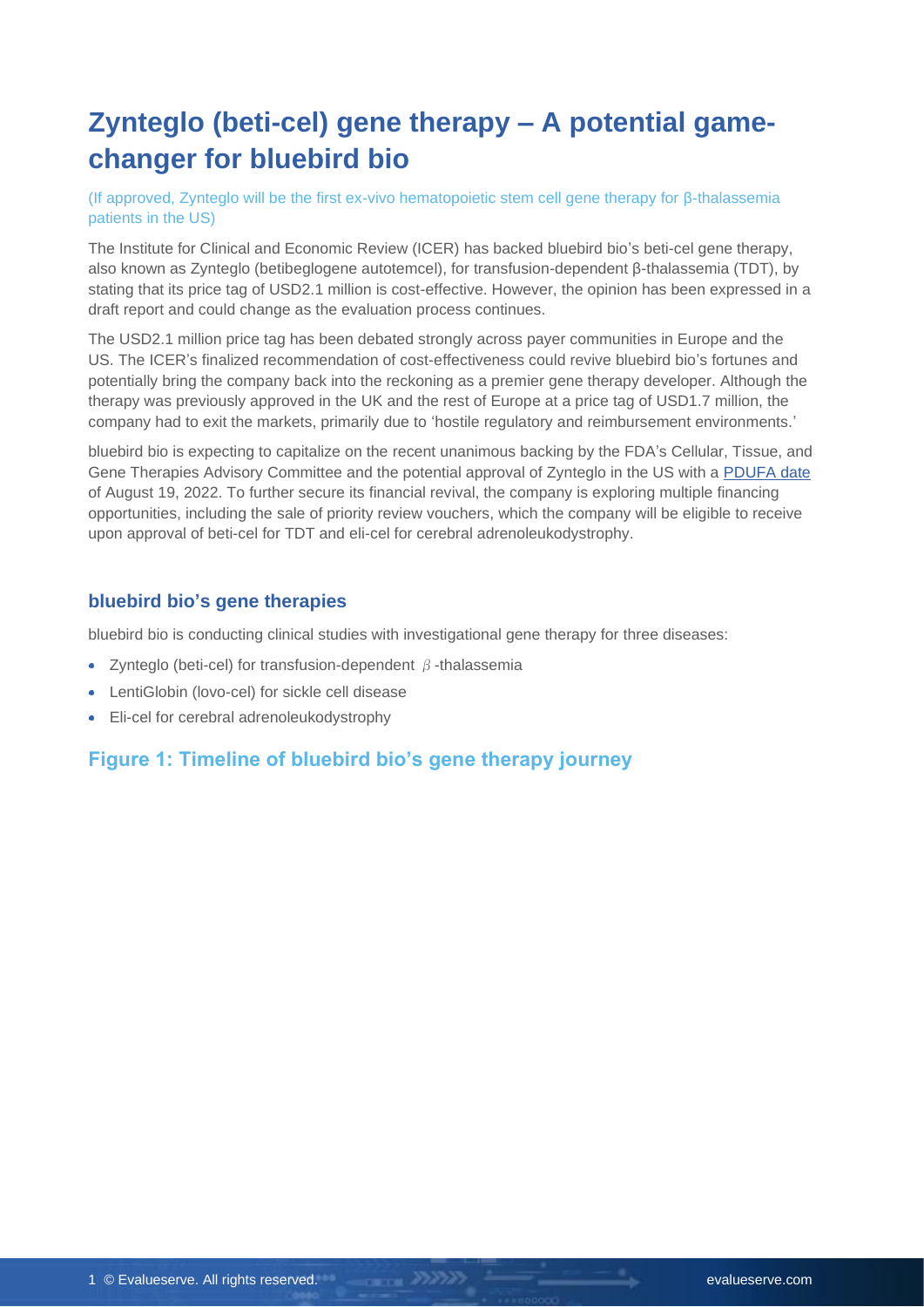

### **Jun 19**

bluebird bio receives conditional approval for beti-cel for TDT in the EU for patients aged 12 years+.

## **Oct 19**

The EMA approves refined commercial drug product manufacturing specifications for beti-cel, licensed as ZYNTEGLO™, in the EU and the UK.

### **Jan 20**

bluebird bio launches Zynteglo in Germany, accompanied by payment agreements with multiple statutory health insurers.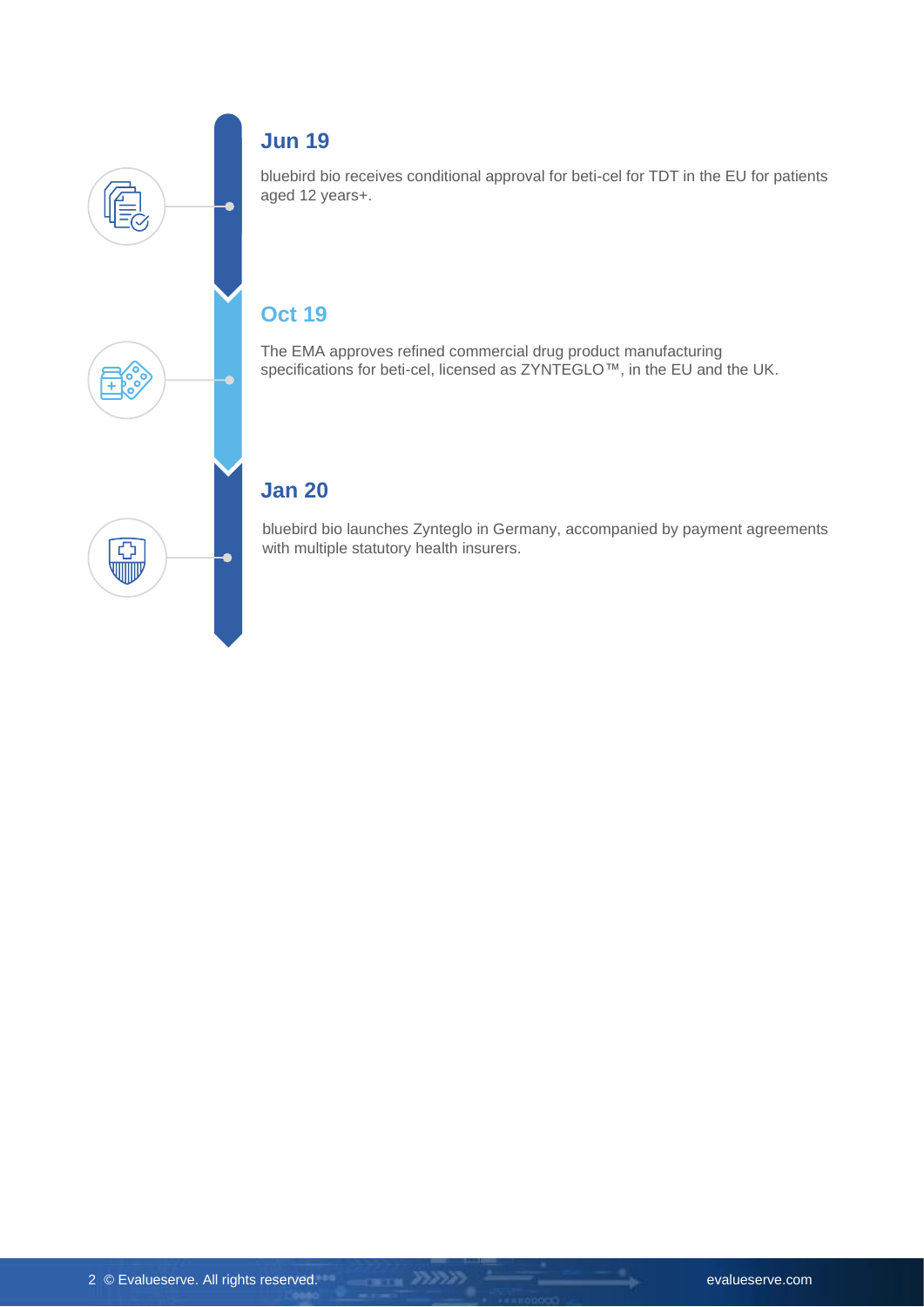#### **Jan 21**

The company announces an intent to separate its severe genetic disease and oncology businesses into independent publicly traded companies, potentially to decrease operational challenges.

## **Feb 21**

• The US FDA puts clinical hold on bluebird bio's gene therapy trials for LentiGlobin, as two patients develop acute myeloid leukemia (AML) and myelodysplastic syndrome (MDS).

#### **Apr 21**

- The company witnesses a failure of reimbursement negotiations in Germany after the first commercial infusion in Feb 21.
- It decides to recall Zynteglo from the German market, citing a failure to reach a pricing agreement with authorities.

## **Jun'21**

-INF

县

- Investigators studying the development of AML and MDS in patients undergoing gene therapy trials for LentiGlobin declared that it was transfusion-dependent anaemia (and not MDS).
- The FDA lifts clinical hold on Phase 1/2 HGB-206 and Phase 3 HGB-210 studies of LentiGlobin and Phase 3 Northstar-2 (HGB-207) and Northstar-3 (HGB-212) studies for Zynteglo.

## **Aug 21**

The company plans to wind down its operations in Europe and starts looking for partners to out-license its gene therapies, after hitting reimbursement setbacks and challenges; bluebird bio leaves the EU market.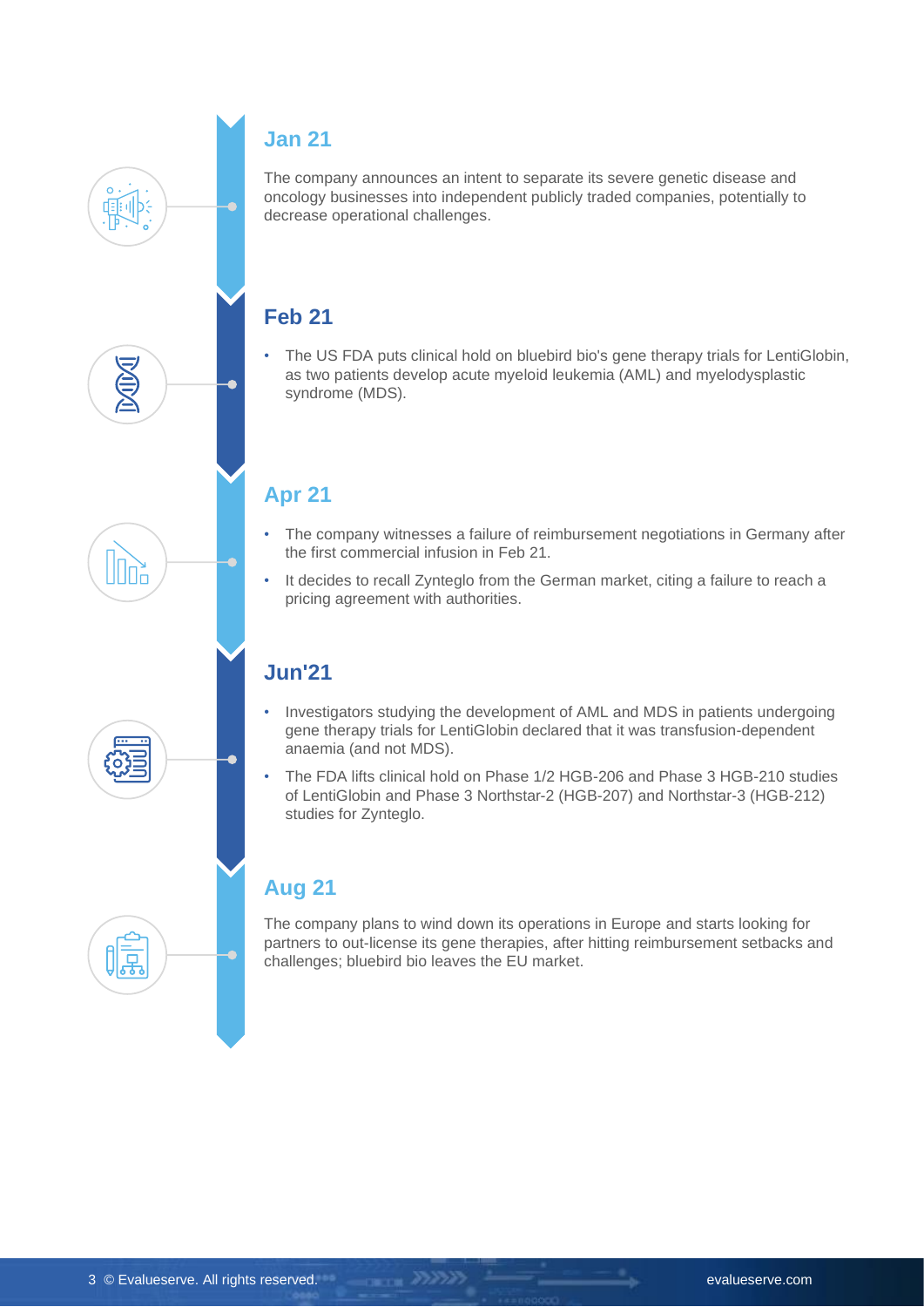# |≎

 $\overline{O}$ 

ᠳ voo<br>Ooovo<br>Ovooo

### **Dec 21**

The FDA places bluebird bio's lovo-cel gene therapy (formerly LentiGlobin) on partial clinical hold for patients under 18 yrs, as an adolescent patient develops persistent anemia, leading to potential impact on BLA filing for LentiGlobin (expected in Q1 2023).

#### **Jan 22**

The FDA extends the review period for Zynteglo and eli-cel (revised PDUFA goal dates for Zynteglo and eli-cel announced as Aug 19, 2022 and Sep 16, 2022, respectively).

## **Mar 22**

- bluebird states that its financial position poses doubts about its ability to continue and that it needs fresh funding.
- The FDA extends reviews for Zynteglo and eli-cel by three months (winding down business in EU delays programs in the US and exacerbates financial concerns).

## **Apr 22**

bluebird bio initiates restructuring and workforce reduction to deliver cost-savings of up to USD160 million and to focus on near-term opportunities and potential launches in the US in 2022.

#### **Jun 22**

- bluebird bio receives unanimous backing from the FDA's Cellular, Tissue, and Gene Therapies Advisory Committee for both Zynteglo and eli-cel stating that the benefits outweigh the risks of the therapies.
- Zynteglo and eli-cel all set for PDUFA goal dates of Aug 19, 2022 and Sep 16, 2022, respectively.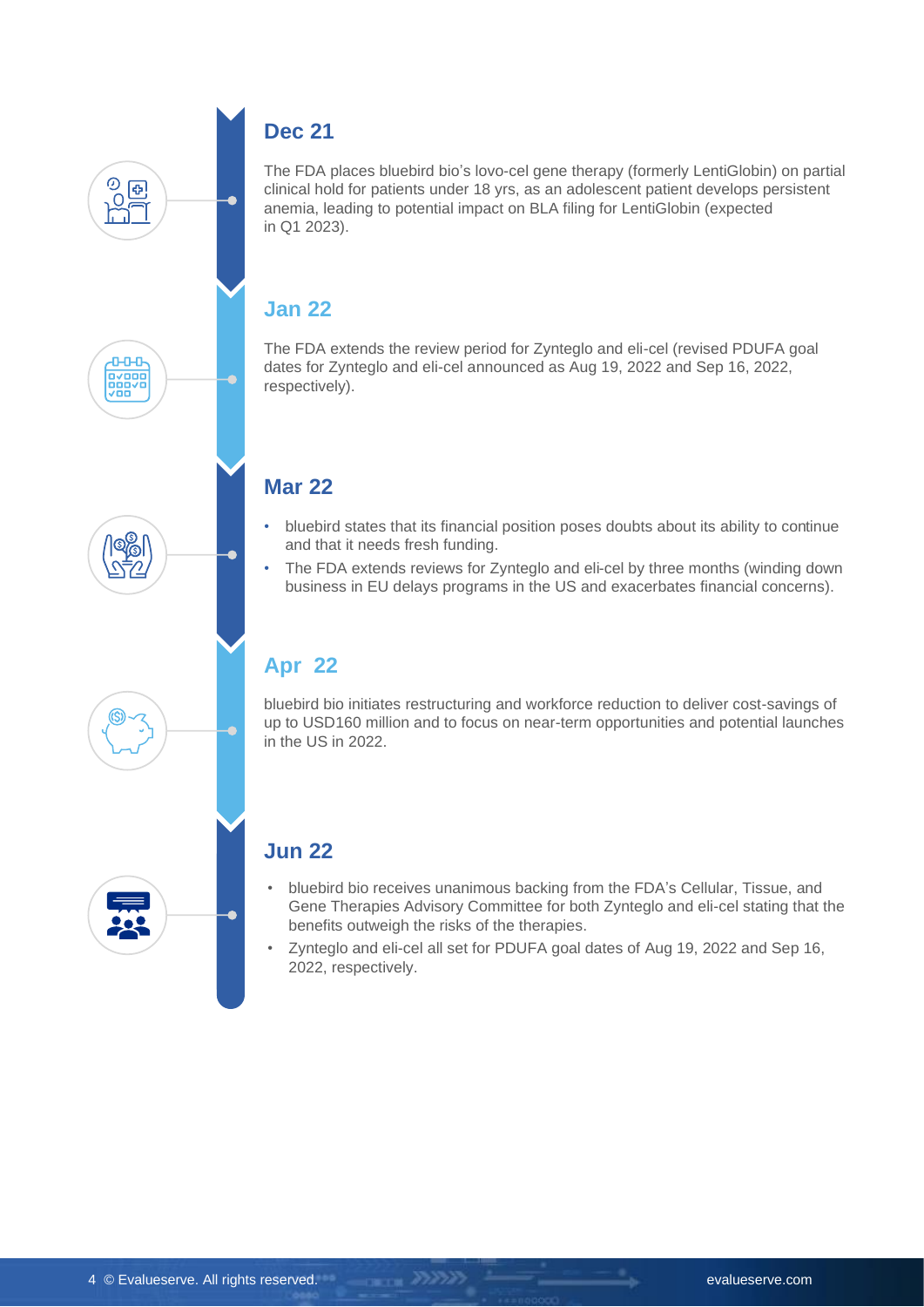#### **Zynteglo – a high-potential emerging gene therapy**

Zynteglo is a one-time gene therapy for TDT. bluebird submitted the biologics license application (BLA) for Zynteglo to the FDA (for patients with β-thalassemia who require RBC transfusions) in Sep 2021, based on data from its Phase 3 and phase 1/2 Northstar studies. The FDA had previously granted the 'orphan drug' status, 'breakthrough therapy' designation, and 'rare pediatric disease' designation to Zynteglo for TDT.

#### **Table 1: Zynteglo's trial status**

| <b>Study</b>               | <b>Indication</b>                                                | <b>Phase</b>                                         |  |
|----------------------------|------------------------------------------------------------------|------------------------------------------------------|--|
| Northstar-2 (HGB-207)      | Transfusion-dependent $\beta$ -<br>thalassemia                   | 3                                                    |  |
| Northstar-3 (HGB-212)      | Transfusion-dependent $\beta$ -<br>thalassemia                   | 3                                                    |  |
| <b>Northstar (HGB-204)</b> | β-Thalassemia Major<br>(Transfusion-dependent β-<br>thalassemia) | 1/2                                                  |  |
| <b>LTF-303</b>             | Transfusion-dependent $\beta$ -<br>thalassemia                   | Long-term follow-up study for<br>safety and efficacy |  |

bluebird bio has potential to achieve significant Zynteglo sales in the US and similar adoption as Zolgensma, due to the country's higher addressable β-thalassemia patient population of 1,000–1,500. Zolgensma is an approved one-time gene therapy for spinal muscular atrophy, a significantly rare disease that affects [~1 in 6,000–10,000](https://my.clevelandclinic.org/health/diseases/14505-spinal-muscular-atrophy-sma#:~:text=Approximately%2010%2C000%20to%2025%2C000%20children,of%206%2C000%20to%2010%2C000%20children.) children in the US. It provides a functional copy of the SMN1 gene to a very specific patient population of children up to the age of two years. The therapy's manufacturer, Avexis, was acquired by Novartis in 2018, right before the approval of the therapy in the US in May 2019.

Priced at USD2.125 million in the US, Zolgensma is currently the world's most expensive therapy and has exhibited successful growth in the US market. Zolgensma witnessed significant sales growth in the US, from USD361 million in 2019 to USD469 million in 2021. However, its growth has been significantly staggered at 2.18% between 2020 and 2021, compared with 27.15% between 2019 and 2020.

#### **Figure 2: US Sales of Zolgensma (2019-21)**



Source: Novartis Annual Report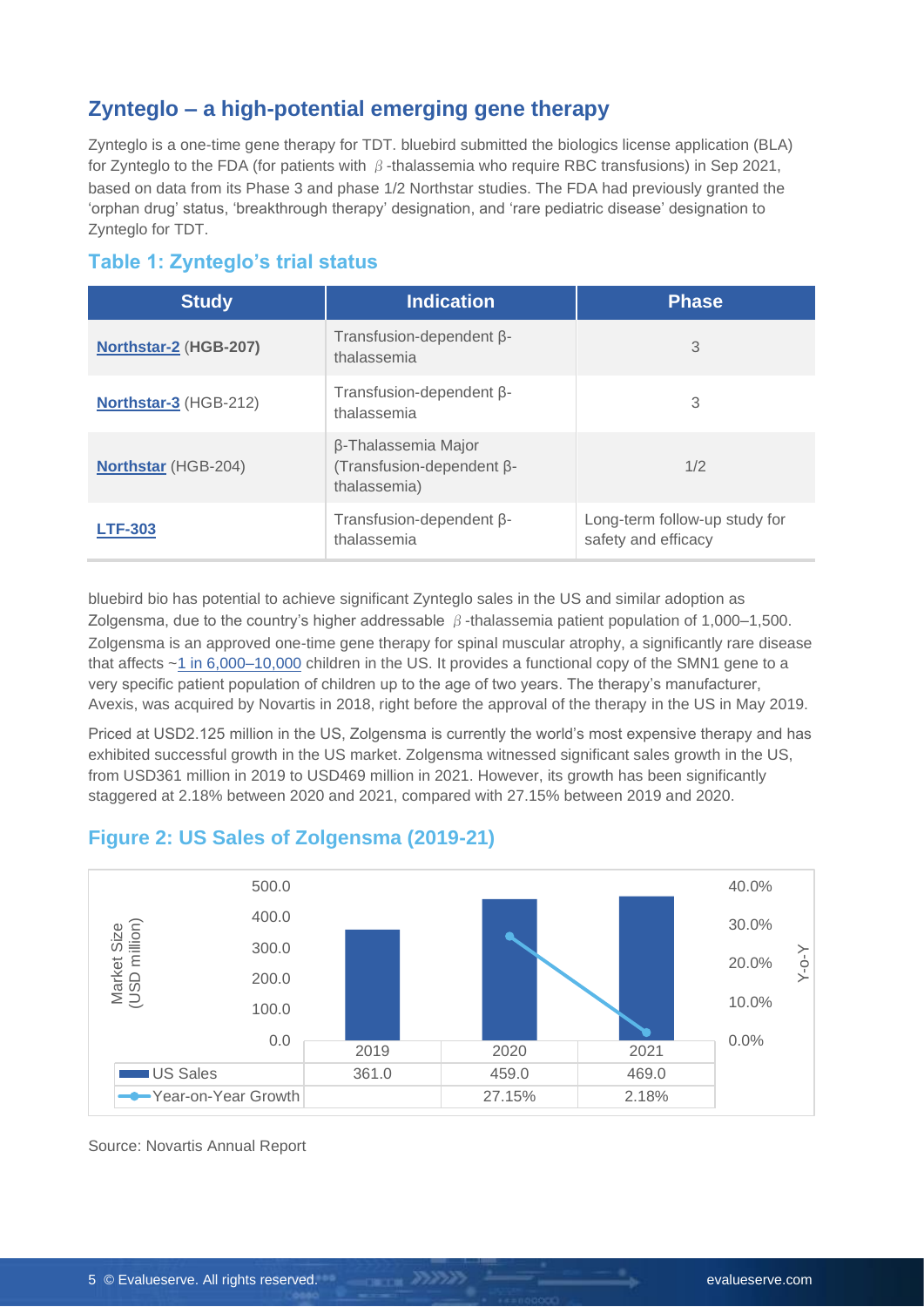Zolgensma's staggered sales growth can be potentially attributed to its hefty price tag and the overall impact of COVID-19, which restricted patients' access to the therapy. However, Novartis is hopeful that Zolgensma sales will pick up in the years to come; [Evaluate Pharma](https://www.evaluate.com/vantage/articles/news/pricing/zolgensma-flatlines-spinraza-isnt-beneficiary) forecasts worldwide revenues of USD1.9 billion for the therapy in 2026. This figure is expected to increase significantly, given that Novartis recorded USD1.35 billion in worldwide sales for Zolgensma in 2021.

Zynteglo's potential approval in the US is expected to bring about a similar change in the therapeutic landscape for β-Thalassemia.

#### **Challenges to market adoption of gene therapy**

Despite their efficacy and impact, the adoption of gene therapies, including cell and gene therapies (CGTs) as a whole, is challenged by multiple factors. On the one hand, they are primarily targeted at a niche patient category, while on the other their high costs make them virtually inaccessible for a vast majority of patients. Apart from cost, complex supply chain issues, low manufacturing yields, and uncertain long-term benefits make gene therapies highly exclusive. While these challenges exist everywhere at the global level, Europe has presented multiple unique challenges to adoption, including a stringent reimbursement pathway.

#### **Table 2: Overview of reimbursement schemes and key outcomes considered for CGT reimbursement in Europe**

|                                | <b>France</b>                                                                                                                        | <b>Germany</b>                                          | <b>Italy</b>                                                                 | <b>Spain</b>                                                                         | <b>UK</b>                                                                                                                                           |
|--------------------------------|--------------------------------------------------------------------------------------------------------------------------------------|---------------------------------------------------------|------------------------------------------------------------------------------|--------------------------------------------------------------------------------------|-----------------------------------------------------------------------------------------------------------------------------------------------------|
| <b>Reimbursement</b><br>scheme | Coverage with<br>evidence<br>development                                                                                             | Outcomes-<br>based<br>rebates                           | Outcomes-<br>based staged<br>payments                                        | Outcomes-<br>based staged<br>payments                                                | Coverage with<br>evidence<br>development                                                                                                            |
| <b>Details</b>                 | Annual<br>reassessments:<br>Long-term<br>follow-up data<br>from pivotal<br>trials + regional<br>patient-specific<br>post-launch data | Linked<br>rebates:<br>Individual<br>patient<br>outcomes | Linked<br>payments (3<br>installments):<br>Individual<br>patient<br>outcomes | <b>Linked</b><br>payments (2)<br>installments):<br>Individual<br>patient<br>outcomes | <b>Future price</b><br>reassessment:<br>Long-term<br>follow-up data<br>from pivotal<br>trials + regional<br>patient-specific<br>post-launch<br>data |
| <b>Key outcomes</b>            | <b>Multiple:</b><br>Survival,<br>remission status,<br>disease<br>progression,<br>adverse events                                      | <b>Survival</b>                                         |                                                                              | <b>Complete</b><br>response                                                          | <b>Multiple:</b><br>Survival,<br>remission<br>status, disease<br>progression,<br>adverse events                                                     |

Source: NCBI